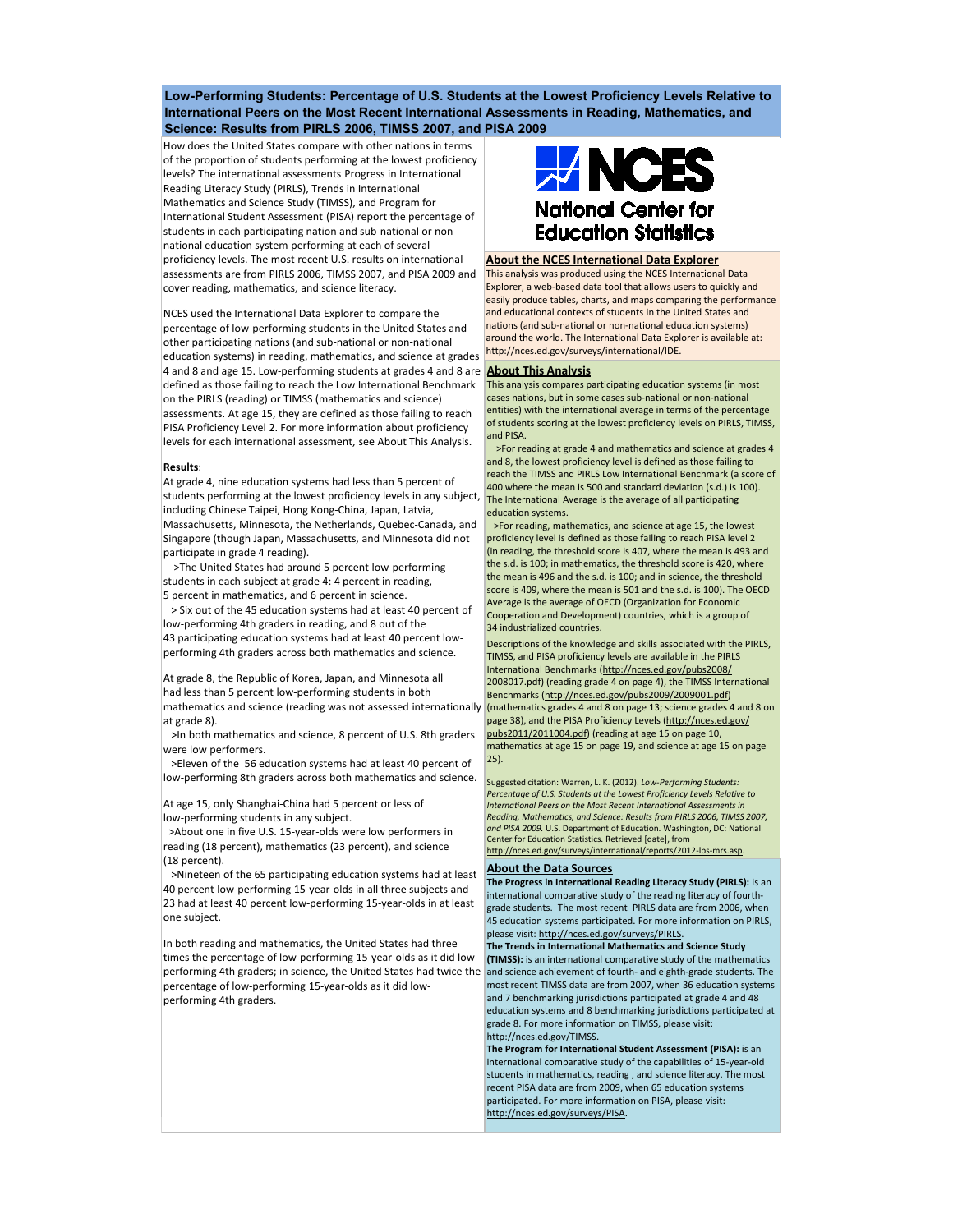**Low-Performing Students: Percentage of U.S. Students at the Lowest Proficiency Levels Relative to International Peers on the Most Recent International Assessments in Reading, Mathematics, and Science: Results from PIRLS 2006, TIMSS 2007, and PISA 2009**

**READING**

| performing<br>students<br><b>Grade 4 (PIRLS 2006)</b><br>Age 15 (PISA 2009)                                                         |  |
|-------------------------------------------------------------------------------------------------------------------------------------|--|
|                                                                                                                                     |  |
| Netherlands, Belgium-Fl., Hong Kong-Ch., Alberta-Ca. (1)<br>Less than 5                                                             |  |
| Luxembourg, Lithuania (1), Br. Columbia-Ca., Russian Fed. (2)                                                                       |  |
| Latvia, Italy, Sweden, Ontario-Ca., Austria (2)                                                                                     |  |
| Hungary, Germany, Quebec-Ca., Ch. Taipei, Singapore (3)                                                                             |  |
| Denmark (3), USA, France, Nova Scotia-Ca. (4)<br>Shanghai-Ch. (4)                                                                   |  |
| Bulgaria (5)<br>5 to 9.9                                                                                                            |  |
| Slovenia, Slovak Rep., Spain (6)<br>Rep. of Korea (6)                                                                               |  |
| England-UK, Iceland, Scotland-UK, Poland (7)<br>Belgium-Fr., New Zealand, Norway (8)<br>Finland, Hong Kong-Ch. (8)                  |  |
| Rep. of Moldova (9)                                                                                                                 |  |
| 10 to 14.9<br>Canada (10)                                                                                                           |  |
|                                                                                                                                     |  |
| Singapore (12)                                                                                                                      |  |
| Estonia (13)                                                                                                                        |  |
| Japan, Australia, Netherlands, New Zealand (14)<br>15 to 19.9<br>Israel, Int'l Avg. (15)<br>Macao-Ch., Norway, Poland, Denmark (15) |  |
| Romania (16)<br>Ch. Taipei (16), Switzerland, Iceland (17)                                                                          |  |
| Liechtenstein (16), Ireland, Sweden (17)                                                                                            |  |
| Hungary, Latvia, USA, Portugal, Belgium (18)<br>Georgia (18)                                                                        |  |
| United Kingdom, Germany (18), OECD Avg. (19)                                                                                        |  |
| 20 to 24.9<br>Spain, France (20)                                                                                                    |  |
| Greece, Italy, Slovenia (21)                                                                                                        |  |
| Slovak Rep., Croatia (22)                                                                                                           |  |
| Czech Rep. (23)                                                                                                                     |  |
| Lithuania (24)                                                                                                                      |  |
| Turkey (25)<br>25 to 29.9                                                                                                           |  |
| Luxembourg (26)                                                                                                                     |  |
| Israel, Russian Fed. (27)<br>Austria (28)                                                                                           |  |
|                                                                                                                                     |  |
| 30 to 34.9                                                                                                                          |  |
| Chile, Dubai-UAE (31)                                                                                                               |  |
| Rep. of Serbia (33)                                                                                                                 |  |
| Rep. of Macedonia (34)                                                                                                              |  |
| 35 to 39.9                                                                                                                          |  |
| Trinidad and Tobago (36)                                                                                                            |  |
|                                                                                                                                     |  |
|                                                                                                                                     |  |
| Islamic Rep. of Iran (40)<br>Mexico, Romania (40)<br>40 or higher                                                                   |  |
| Bulgaria (41), Uruguay (42), Thailand (43)                                                                                          |  |
| Trinidad and Tobago (45), Colombia (47)<br>Indonesia (46)                                                                           |  |
| Jordan (48), Rep. of Montenegro, Brazil, Tunisia (50)                                                                               |  |
| Argentina (52), Indonesia (53), Albania (57), Kazakhstan (59)                                                                       |  |
| Qatar (63)                                                                                                                          |  |
| Peru, Panama (65)<br>Qatar (67)                                                                                                     |  |
|                                                                                                                                     |  |
| Kuwait (72), Morocco (74)<br>Azerbaijan (73)<br>South Africa (78)                                                                   |  |
| Kyrgyz Rep. (83)                                                                                                                    |  |

= Below the Int'l Avg./OECD Avg.  $\Box$  = Not measurably different from the Int'l Avg./OECD Avg. = Above the Int'l Avg./OECD Avg. NOTE: Countries are listed by the percentage of students performing at the lowest proficiency levels (percentages in parentheses): below the *PIRLS Low International Benchmark* (400) for grade 4 and *PISA Proficiency Level 2* (407) for age 15. Education systems within the same percentage categories are ordered according to their unrounded value. International (Int'l)/OECD average scores and U.S. percentages are presented in bold font. Statistical significance (compared to the Int'l Avg./OECD Avg.) based on unrounded estimates. While the formulation and construction of assessment scales are the same across the TIMSS, PIRLS, and PISA, the content represented by the scale scores and proficiency levels is not the same across different ages within a subject domain.

SOURCE: International Association for the Evaluation of Educational Achievement (IEA), Progress in International Reading Literacy Study (PIRLS) 2006; Organization for Economic Cooperation and Development (OECD), Program for International Student Assessment (PISA) 2009.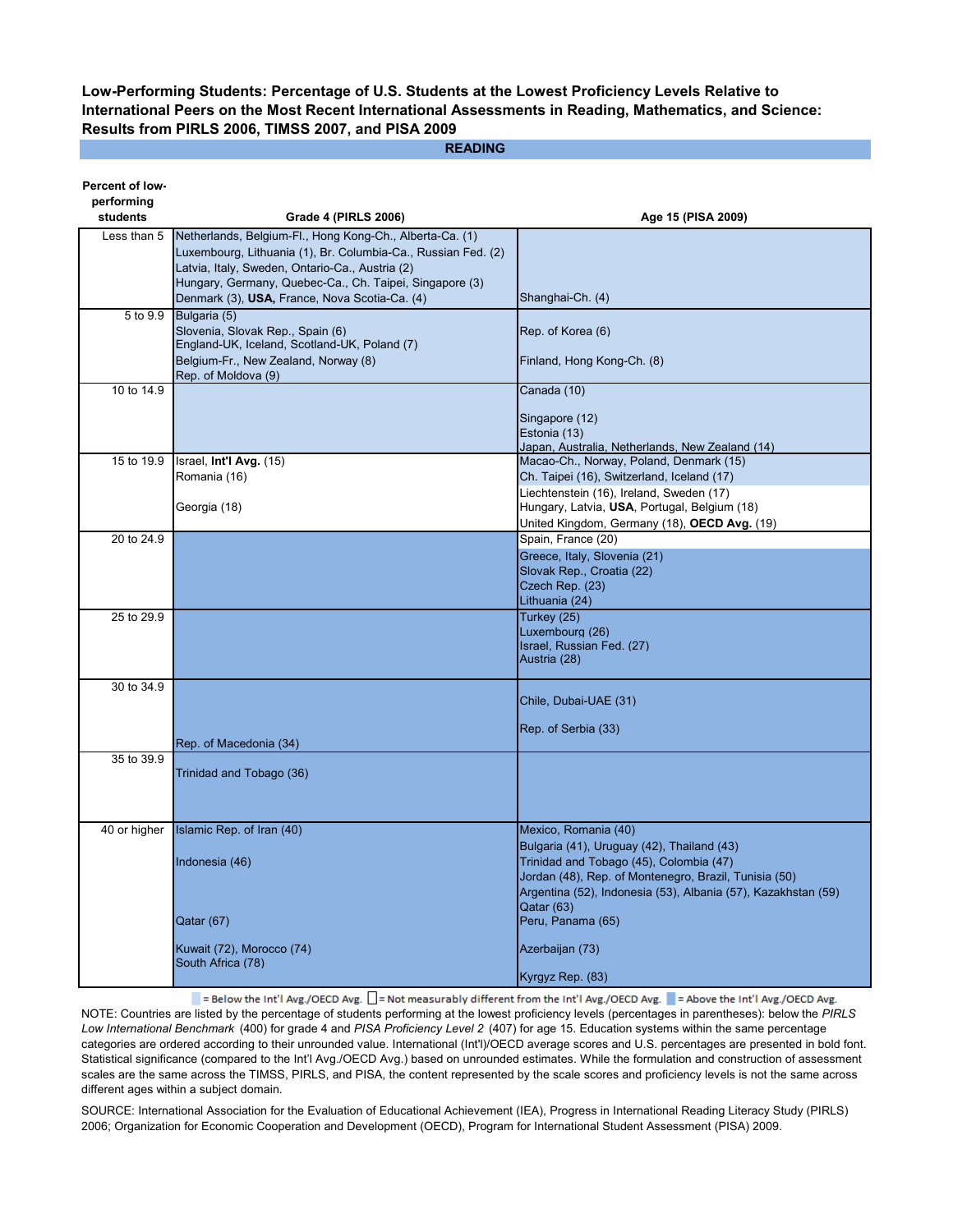**Low-Performing Students: Percentage of U.S. Students at the Lowest Proficiency Levels Relative to International Peers on the Most Recent International Assessments in Reading, Mathematics, and Science: Results from PIRLS 2006, TIMSS 2007, and PISA 2009**

**MATHEMATICS**

**Percent of low-**

| pertorming<br>students | Grade 4 (TIMSS 2007)                                            | Grade 8 (TIMSS 2007)                                                 | Age 15 (PISA 2009)                                                               |
|------------------------|-----------------------------------------------------------------|----------------------------------------------------------------------|----------------------------------------------------------------------------------|
| Less than 5            | Hong Kong-Ch. (0)                                               |                                                                      |                                                                                  |
|                        | MA-USA, Ch. Taipei (1)<br>Singapore, Netherlands, Japan (2)     | Rep. of Korea (2)                                                    |                                                                                  |
|                        | Latvia, MN-USA (3)                                              | Quebec-Ca., Japan, Singapore, MN-USA (3)                             |                                                                                  |
|                        | Germany, Quebec-Ca. (4)                                         |                                                                      |                                                                                  |
| 5 to 9.9               | Denmark, USA, Russian Fed. (5)<br>Kazakhstan (5), Lithuania (6) | MA-USA, Ch. Taipei, Ontario-Ca. (5)<br>Hong Kong-Ch. (6)             | Shanghai-Ch. (5)                                                                 |
|                        | England-UK, Alberta-Ca., Ontario-Ca. (6)                        | Br. Columbia-Ca. (7), Basque Country-Sp. (8)                         |                                                                                  |
|                        | Sweden, Austria, Br. Columbia-Ca. (7)                           | Slovenia, Czech Rep., USA (8)                                        | Finland, Rep. of Korea (8)                                                       |
|                        | Slovenia (8), Australia, Italy (9)                              | Hungary, Russian Fed. (9)                                            | Hong Kong-Ch., Liechtenstein (9)                                                 |
| 10 to 14.9             | Hungary, Czech Rep., Slovak Rep. (12)                           | Lithuania, England-UK, Sweden (10)<br>Australia (11)                 | Singapore (10)<br>Macao-Ch. (11)                                                 |
|                        | Scotland-UK (12)                                                | Armenia (12)                                                         | Canada (12)                                                                      |
|                        | Armenia (13)                                                    |                                                                      | Japan, Estonia, Ch. Taipei, Netherlands (13)                                     |
| 15 to 19.9             | New Zealand (15)                                                | Scotland-UK, Norway, Italy (15)                                      | Switzerland (14)<br>New Zealand (15)                                             |
|                        |                                                                 |                                                                      | Australia (16)                                                                   |
|                        | Norway (17)                                                     | Rep. of Serbia, Malta (17)                                           | Iceland, Denmark (17)                                                            |
|                        |                                                                 | Malaysia (18)                                                        | Norway (18)<br>Germany, Belgium (19)                                             |
| 20 to 24.9             |                                                                 |                                                                      | Slovenia (20)                                                                    |
|                        | Ukraine (21)                                                    |                                                                      | United Kingdom (20)                                                              |
|                        |                                                                 | Cyprus (22)<br>Bosnia and Herzegovina (23)                           | Poland, Ireland, Slovak Rep., Sweden (21)<br>OECD Avg., Hungary, Czech Rep. (22) |
|                        |                                                                 |                                                                      | France, Latvia, Austria, USA (23), Portugal (24)                                 |
|                        |                                                                 | Ukraine (24)                                                         | Spain, Luxembourg (24)                                                           |
| 25 to 29.9             | Int'l Avg. $(25)$                                               | Israel (25)                                                          | Italy $(25)$                                                                     |
|                        |                                                                 | Bulgaria, Dubai-UAE, Lebanon (26)<br>Romania (27)                    | Lithuania (26)                                                                   |
|                        |                                                                 |                                                                      |                                                                                  |
|                        |                                                                 |                                                                      | Russian Fed. (29)                                                                |
| 30 to 34.9             | Dubai-UAE (31)                                                  |                                                                      | Greece (30)                                                                      |
|                        |                                                                 |                                                                      |                                                                                  |
|                        | Georgia (33)                                                    | Int'l Avg. $(33)$                                                    | Croatia (33)                                                                     |
| 35 to 39.9             |                                                                 | Thailand (34)                                                        |                                                                                  |
|                        |                                                                 |                                                                      |                                                                                  |
|                        |                                                                 |                                                                      |                                                                                  |
|                        |                                                                 | Jordan, Tunisia (39)                                                 | Dubai-UAE, Israel (39)                                                           |
| 40 or higher           |                                                                 | Turkey (41), Georgia (44)                                            | Rep. of Serbia (41), Turkey (42)                                                 |
|                        | Islamic Rep. of Iran (47)                                       | Islamic Rep. of Iran (49), Bahrain (51)<br>Indonesia (52)            | Azerbaijan (45), Romania, Bulgaria (47)<br>Uruguay (48), Mexico, Chile (51)      |
|                        | Algeria (59)                                                    | Syrian Arab Rep., Egypt (53)                                         | Thailand, Trinidad and Tobago (53)                                               |
|                        |                                                                 | Algeria, Morocco, Oman (59)                                          | Rep. of Montenegro (58), Kazakhstan (59)                                         |
|                        | Colombia (69)<br>Tunisia (72), Morocco (74)                     | Colombia, Palestinian Nat'l Auth. (61)<br>Botswana (68), Kuwait (71) | Argentina (64), Jordan (65), Albania (68)<br>Brazil (69), Colombia (70)          |
|                        | El Salvador (78), Kuwait (79)                                   | El Salvador (80), Saudi Arabia (82)                                  | Peru, Tunisia, Qatar (74)                                                        |
|                        | Qatar (87)                                                      | Ghana (83), Qatar (84)                                               | Indonesia (77), Panama (79)                                                      |
|                        | Yemen (94)                                                      |                                                                      | Kyrgyz Rep. (87)                                                                 |

= Below the Int'l Avg./OECD Avg.  $\Box$  = Not measurably different from the Int'l Avg./OECD Avg. = Above the Int'l Avg./OECD Avg.

NOTE: Countries are listed by the percentage of students performing at the lowest proficiency levels (percentages in parentheses): below the *TIMSS Low International Benchmark* (400) for grades 4 or 8 and *PISA Proficiency Level 2* (420) for age 15. Education systems within the same percentage categories are ordered according to their unrounded value. International (Int'l)/OECD average scores and U.S. percentages are presented in bold font. Statistical significance (compared to the Int'l Avg./OECD Avg.) based on unrounded estimates. While the formulation and construction of assessment scales are the same across the TIMSS, PIRLS, and PISA, the content represented by the scale scores and proficiency levels is not the same across different ages within a subject domain.

SOURCE: International Association for the Evaluation of Educational Achievement (IEA), Trends in International Mathematics and Science Study (TIMSS) 2007; Organization for Economic Cooperation and Development (OECD), Program for International Student Assessment (PISA) 2009.